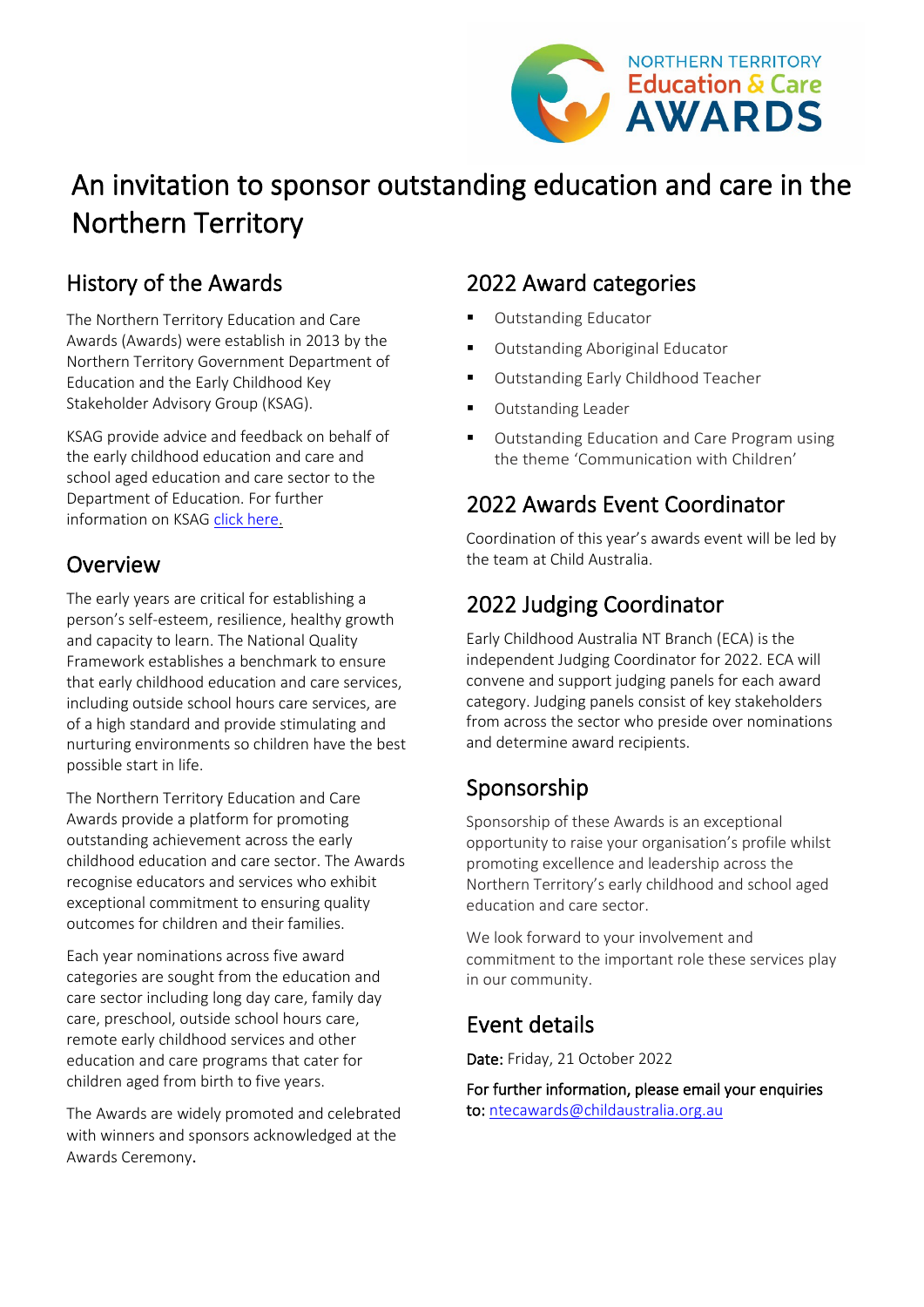

# The Awards

There are five award categories open to Northern Territory educators and services catering for children in long day care, family day care, preschool, outside school hours care, remote early childhood services and other education and care programs that cater for children aged from birth to five years.

All Award categories are open to regulated and unregulated education and care services and programs.

# **Categories**

#### Outstanding Educator

*Sponsoring of Individual award –* \$1,500

Applies to *individuals* who hold or are working towards (50% complete) an approved Certificate III or Diploma qualification under the National Quality Framework and consistently demonstrate exceptional behaviour and commitment to improving their skills and ensuring quality outcomes for children.

# Outstanding Early Childhood Teacher

*Sponsoring of Individual award –* \$1,500

Applies to individuals who hold an Early Childhood Teacher qualification approved under the National Quality Framework or equivalent and are committed to delivering quality practice and achieving positive outcomes for children.

### Outstanding Aboriginal Educator

*Sponsoring of Individual award –* \$1,500

Applies to individuals who are of Aboriginal and Torres Strait Islander descent, hold or are working towards (50% complete) an approved Certificate III or Diploma qualification under the National Quality Framework and consistently demonstrate exceptional behaviour and commitment to improving their skills and ensuring quality outcomes for children.

### Outstanding Education and Care Program using the theme 'Communication with Children'

*Sponsoring of Service award –* \$2,000

Applies to early childhood education and care services or programs that are delivering a program of excellence that focuses on in improved communication outcomes for children. The program must be led by at least one early childhood teacher or educator who holds a qualification under the National Quality Framework.

### Outstanding Leader

*Sponsoring of Individual award –* \$1,500

Applies to individuals in leadership roles who have worked in the education and care sector in Australia for more than three years, hold an approved qualification under the National Quality Framework, demonstrate exceptional leadership qualities and contribute to continuous quality improvement in service/program delivery.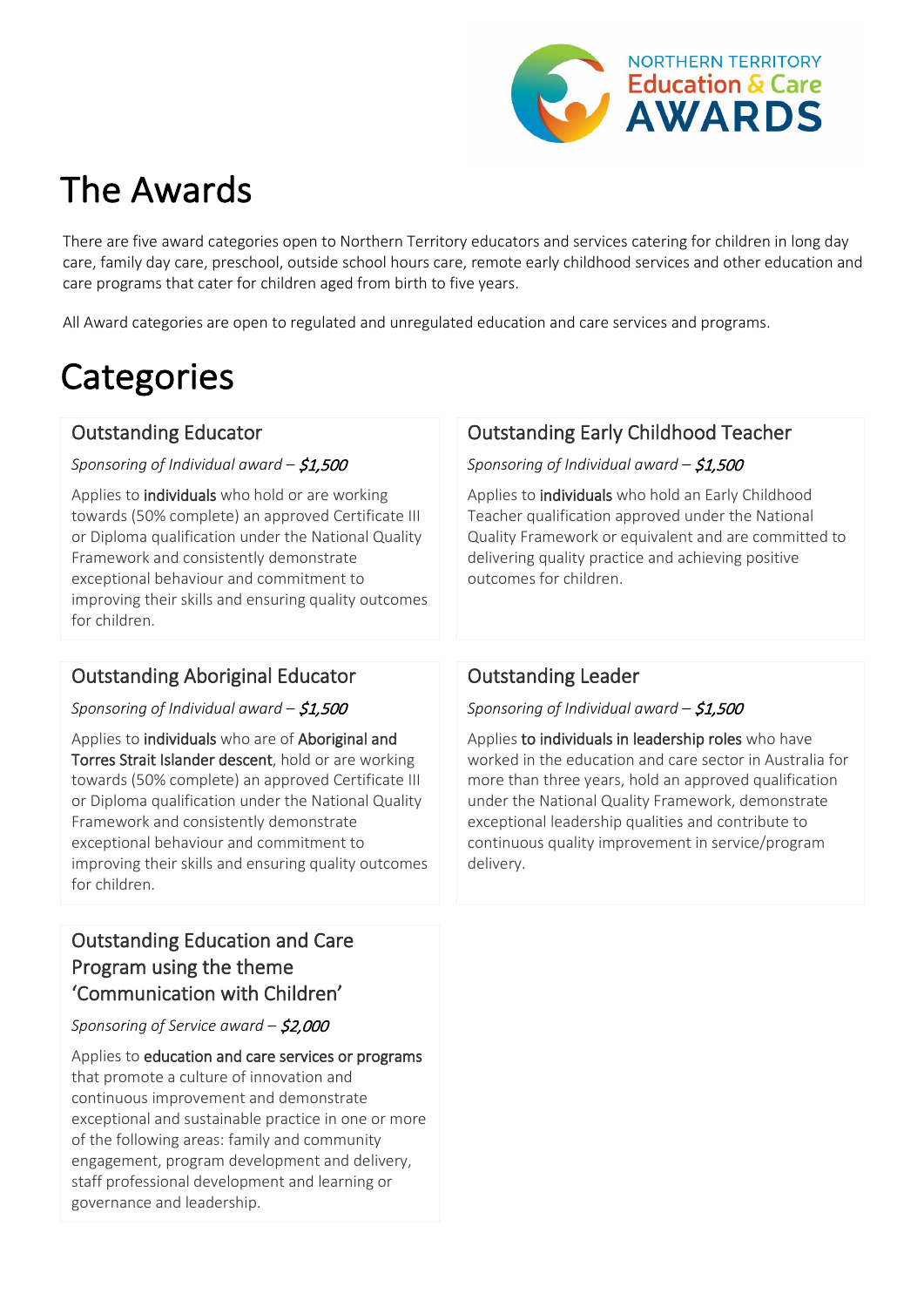

# What will your organisation receive as a sponsor?

Each sponsor will receive the following:

- Alignment of sponsorship with an award category.
- **Inclusion of logo on promotions material including the Awards website and newspaper feature.**
- Inclusion of logo on the trophy and certificate of sponsored award category.
- Inclusion of logo throughout the awards program and presentation holding slides at the Awards ceremony.
- Ceremony photography session with Award finalists.
- Publication of award recipient and sponsor photograph on Awards website.
- **Branded appreciation certificate.**
- Two (2) complimentary tickets to the Awards ceremony and networking reception.

# Successful sponsorship notification

All sponsor applicants will be advised via email if their Expression of Interest to sponsor an award category has been accepted.

### *Each Award recipient will receive a certificate, trophy, and sponsored funds to contribute to professional learning, or the development of staff and quality improvements in the service or program.*

If you would like to propose an alternative way for your organisation to support the 2022 Awards, please contact the Awards Event Coordinator: [ntecawards@childaustralia.org.au](mailto:ntecawards@childaustralia.org.au) 08 9478 7614.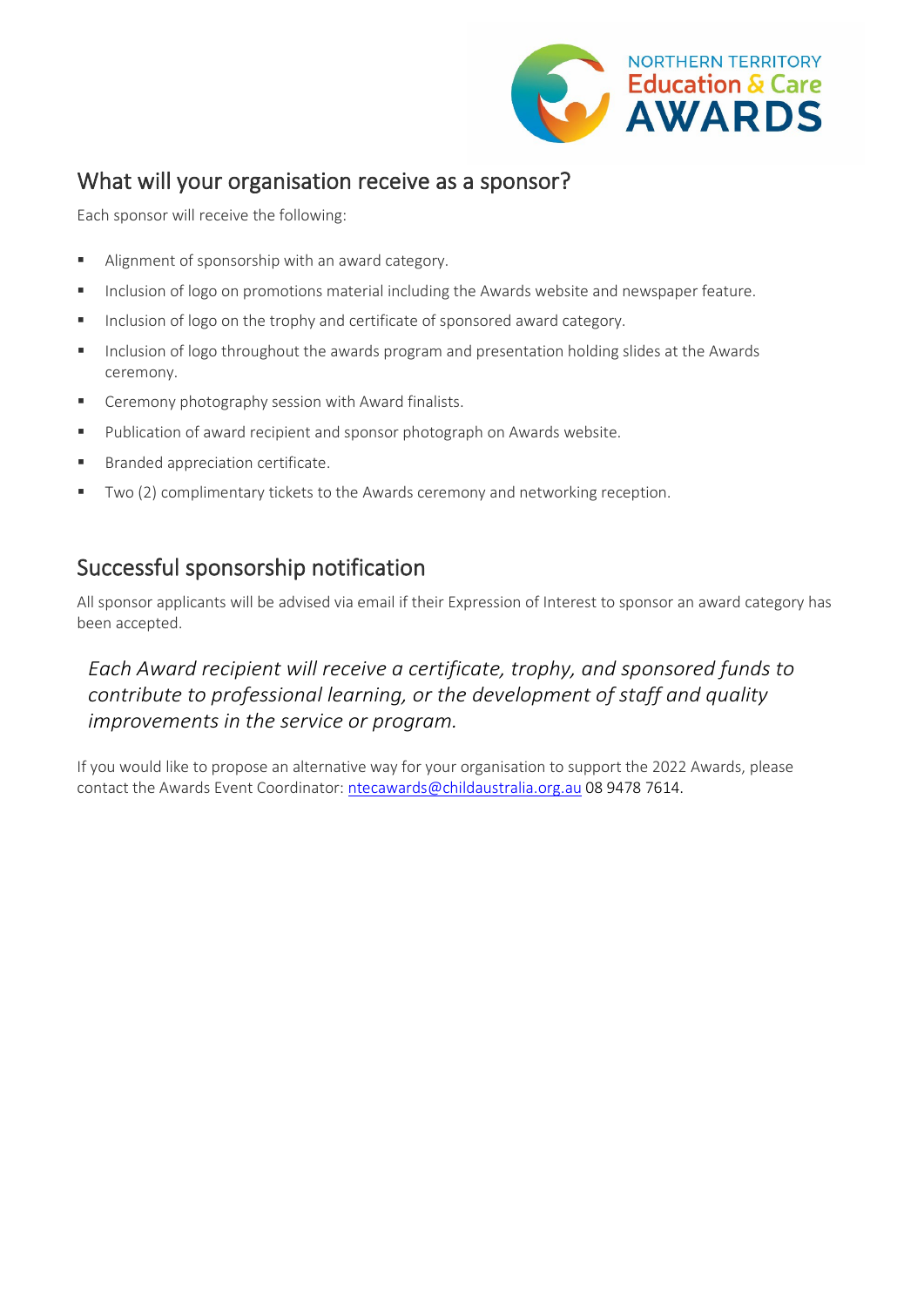

# Sponsorship Expression of Interest (EOI)

If you wish to sponsor an Education & Care Award in 2022, please complete all sections of the below EOI and submit to ntec[wards@childaustralia.org.au.](mailto:nteawards@childaustralia.org.au) If you have any questions please email or call 08 6182 1029.

| <b>Contact Name</b>     | Position  |  |
|-------------------------|-----------|--|
| Organisation            |           |  |
| <b>Trading Name</b>     |           |  |
| <b>Business Address</b> |           |  |
| Suburb/State            | Postcode  |  |
| <b>ABN</b>              | Telephone |  |
| Email                   |           |  |
| Website                 |           |  |
| Facebook                |           |  |

Brief organisation description and connection to the education and care sector:

#### Please indicate which award category your organisation would like to sponsor this year:

| <b>Outstanding Educator</b><br>Sponsorship amount for individual award<br>\$1,500 (GST Exclusive)                                                             | <b>Outstanding Aboriginal Educator</b><br>Sponsorship amount for individual award<br>\$1,500 (GST Exclusive) |
|---------------------------------------------------------------------------------------------------------------------------------------------------------------|--------------------------------------------------------------------------------------------------------------|
| <b>Outstanding Early Childhood Teacher</b><br>Sponsorship amount for individual award<br>\$1,500 (GST Exclusive)                                              | <b>Outstanding Leader</b><br>Sponsorship amount for individual award<br>\$1,500 (GST Exclusive)              |
| Outstanding Education and Care Program using the<br>theme 'Communicating with Children'<br>Sponsorship amount for individual award<br>\$1,500 (GST Exclusive) |                                                                                                              |

#### Any other relevant information